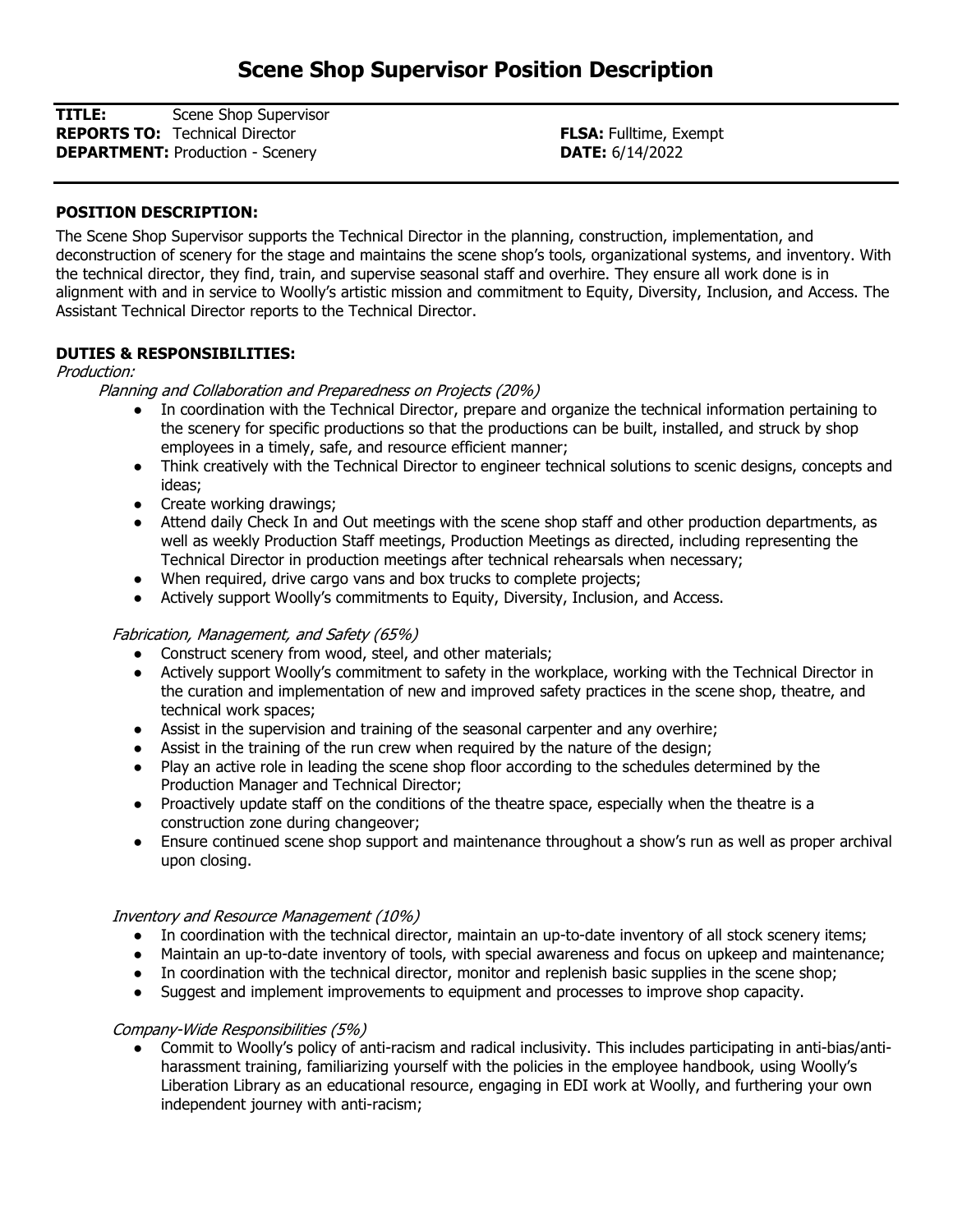- Cross-departmental collaboration, including participating in at least one Woolly working group, committee, and/or taskforce outside of your own department;
- Advocate for policies both internally and externally that further advance Woolly's stated values on an organizational, local, and national scale;
- Contribute in meaningful ways to the culture. See "Our Culture at Woolly" section below for more information;
- Act as an ambassador for Woolly Mammoth in the local community and beyond.

## QUALIFICATIONS:

- Experience:
	- $\circ$  Minimum of three years of experience in theatrical scenery production or equivalent education.
	- o Experience managing crews
- **Essential Knowledge, Skills, and Abilities:** 
	- Ability to fabricate scenery using carpentry, welding, and rigging skills
	- Ability to lead employees to complete work done efficiently and safely with an appropriate level of quality and expectations;
	- Ability to communicate and delegate tasks to others in order to keep the flow of work moving forward at an efficient rate;
	- Ability to research an unknown process or material so it may be applied to a technical solution for a scenic element;
	- Knowledge of simple engineering and structures to use in technical designs;
	- Knowledge of safe working practices to promote and maintain a safe working environment.

### ● Other Skills or Qualities:

- $\circ$  Active engagement and leadership development in your individual position is integral to the overall health of our organization. This will be reviewed and defined with your supervisor to set individual goals. Woolly encourages employees to take personal responsibility and pride in their work;
- $\circ$  See the larger picture and pull out the relevant details to diagnose problems. Think creatively about how to solve problems including new ways of working together. Woolly values innovative thinking, big ideas, and bigger passion:
- $\circ$  Collaborate with and adapt to a wide variety of people and personalities, working styles, and artistic visions;
- $\circ$  Skill in word processing, spreadsheet usage, and database preparation for information preparation, organization, and communication;
- o Excellent written and verbal communication skills;
- o Familiarity with Microsoft Office and CAD software, especially AutoCAD and Vectorworks to create plans and drawings for scenic construction.

# WORKING CONDITIONS:

- Normal shop environment.
- Ladder- and stair-climbing is required to access the catwalks and rigging positions.
- Ability to lift 50 pounds.
- Use of aerial lifts and work at height.
- Some evening and weekend work required.
- Limited travel required.
- Woolly Mammoth Theatre Company is located in Washington, D.C.'s Penn Quarter neighborhood. It is airconditioned, located in a wheelchair accessible building, and in close proximity to public transportation.

# COMPENSATION:

- Starting Salary: \$45,000
- To be more equitable and transparent with our salaries, the starting salary for this position is as stated and nonnegotiable. For excellent candidates, other parts of the compensation package may be considered negotiable.